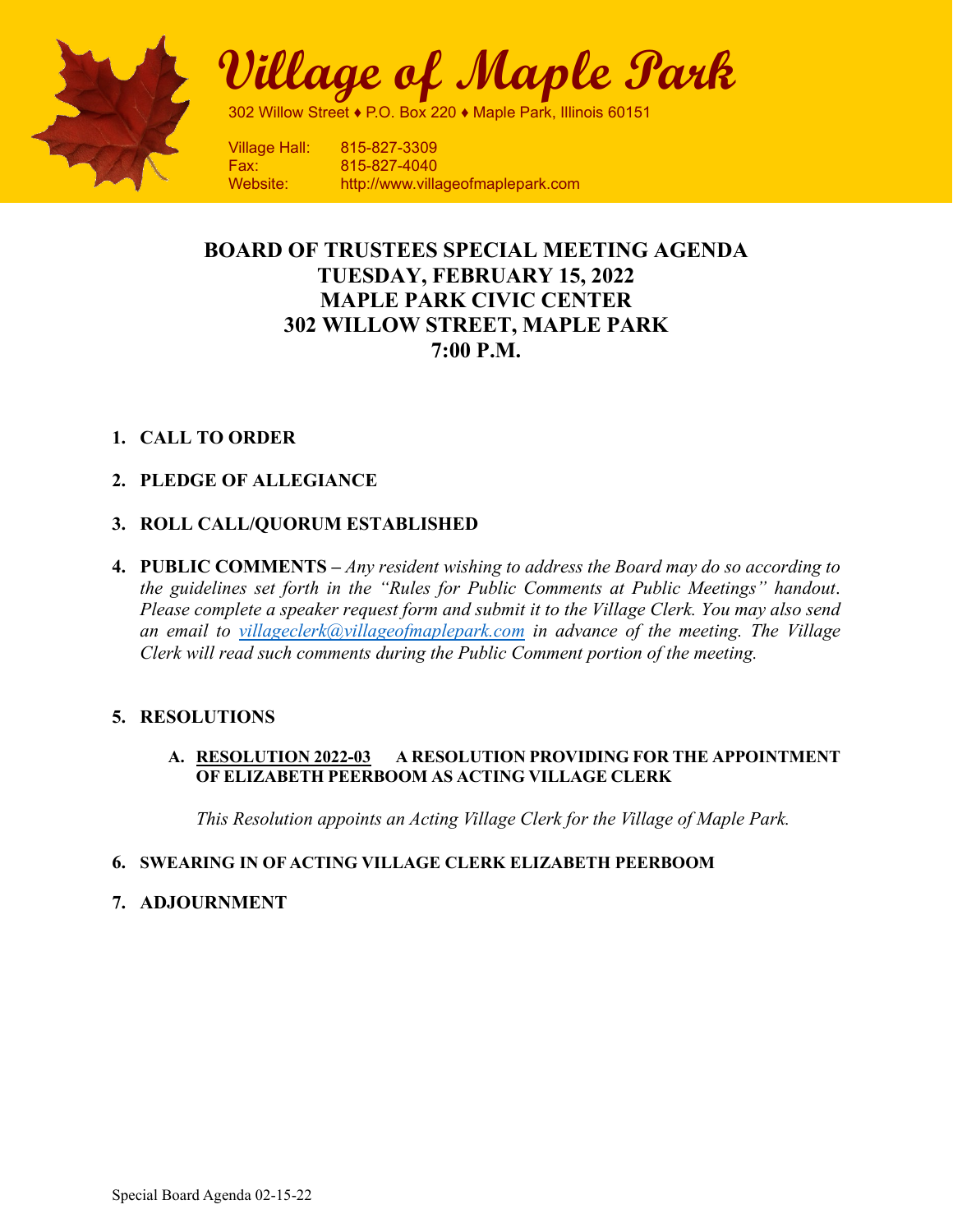

**Village of Maple Park**

302 Willow Street ♦ P.O. Box 220 ♦ Maple Park, Illinois 60151

Village Hall: 815-827-3309 Fax: 815-827-4040 Website: http://www.villageofmaplepark.com

## **MEMORANDUM**

**TO:** Village President and Board of Trustees

FROM: Village Administrator Dawn Wucki-Rossbach **NWX** 

**DATE:** February 8, 2022

### **SUBJECT**: **RESOLUTION 2022-03 PROVIDING FOR THE APPOINTMENT OF ELIZABETH PEERBOOM AS ACTING VILLAGE CLERK**

### **BACKGROUND**

The Village of Maple Park has not had a Village Clerk since August 31, 2021 and the Village Accountant/Village Treasurer Cheryl Aldridge has been serving in the capacity of Deputy Village Clerk while the Village moved through the Village Clerk hiring process.

The Village recently approved temporary-to hire agreements with GovTempsUSA and Peleton Workforce; however, the Village has not been successful in hiring a Village Clerk through these companies. The challenge in hiring for the position has been the hourly rate, the required night hours, the location and no benefits. Both agreements have been terminated, both vendors did their best and would be contacted again should the Village need employment services.

The Village reached out to the Village's former Village Clerk Elizabeth Peerboom to see if she should be interested in temporarily serving as the Acting Village Clerk while the Village examines the possibility of converting this position from part-time to full-time during the FY2023 Budget process. Mrs. Peerboom is available and agreed to return to the Village at the advertised rate of \$19.50 per hour.

Per Resolution 2022-03, upon appointment Mrs. Peerboom automatically becomes the Village's FOIA Officer and Village Administrator Wucki-Rossbach is removed from that responsibility.

Welcome back to Mrs. Peerboom, we're excited to have her back!

A big thank you to Village Accountant/Village Treasurer Cheryl Aldridge, for her great work while serving in the Deputy Village Clerk capacity!

### **RECOMMENDATION**

Village President Suzanne Fahnestock is recommending that the Village Board approve Resolution 2022-03 Providing for the Appointment of Elizabeth Peerboom as Acting Village Clerk.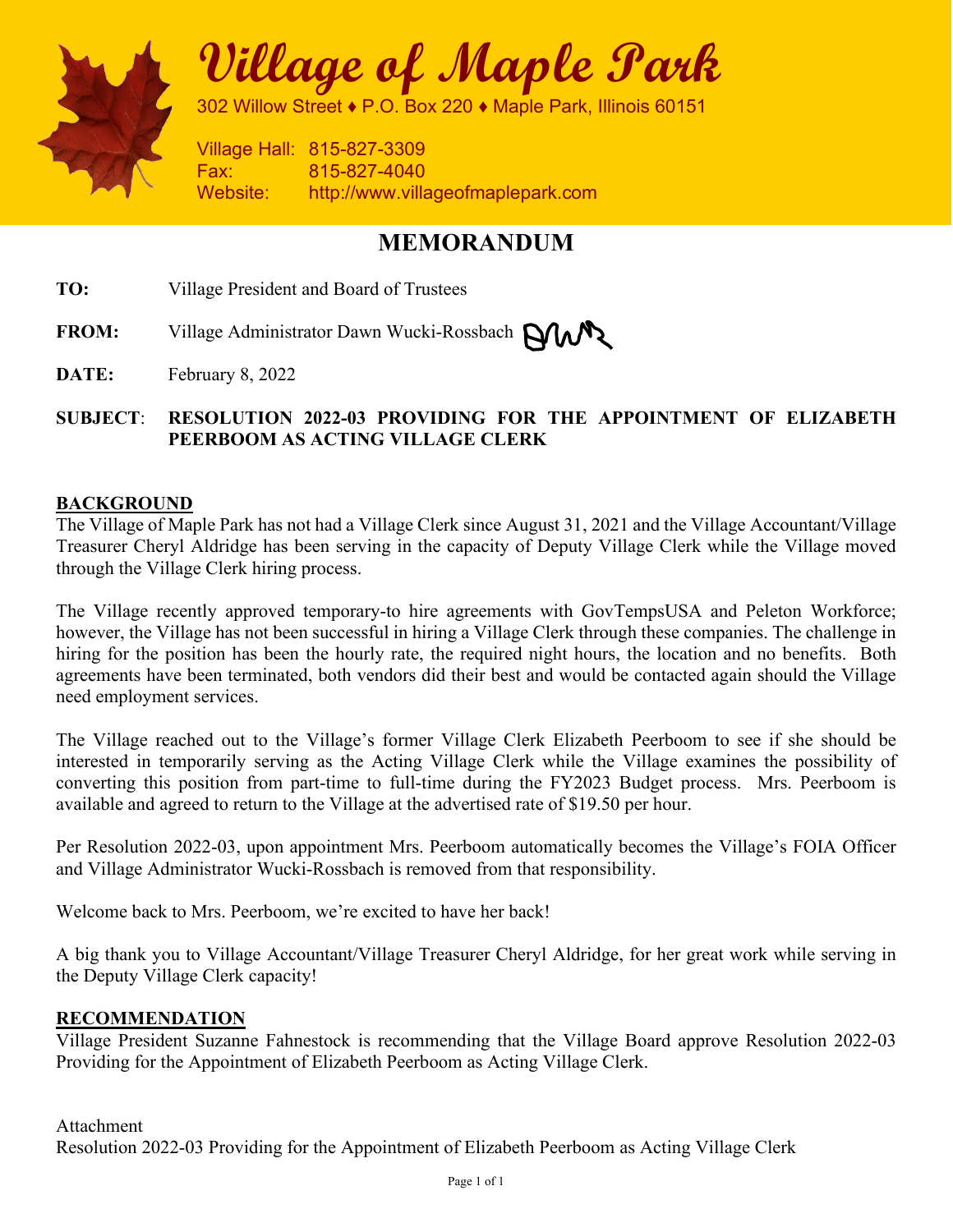### **RESOLUTION 2022-03**

# **A RESOLUTION PROVIDING FOR THE APPOINTMENT OF ELIZABETH PEERBOOM AS ACTING VILLAGE CLERK**

**WHEREAS**, the Village of Maple Park (hereinafter referred to as "Village") is a municipal corporation established and existing under the laws of the State of Illinois pursuant to the Illinois Municipal Code, 65 ILCS 5/1-1-1 *et seq*.; and

**WHEREAS**, Section 5/3.1-25-90 the Illinois Municipal Code permits any Village of fewer than 5,000 inhabitants to adopt a resolution permitting the Village President to appoint a Village Clerk with the concurrence of the Board of Trustees through the adoption of a resolution by the affirmative vote of two/thirds of the Board, for such term as shall be determined by the Village Board; and

**WHEREAS,** as the last official census taken of the Village, there are fewer than 5,000 inhabitants in the Village; and

**WHEREAS**, the Village Code, Title 1, Chapter 6, Article A, Section 1-6A-1 provides for appointment of a Village Clerk by the Village President, with concurrence of the Village Board of Trustees; and

**WHEREAS**, a vacancy exists in the Office of the Village Clerk as of August 31, 2021; and

**WHEREAS**, a notice of a Resolution for appointment of Elizabeth Peerboom as the Acting Village Clerk has been given by placement of such on an agenda of the February 15, 2022 Special Village Board of Trustees meeting, posted and distributed in accordance with the Open Meetings Act, and

**WHEREAS**, the President has recommended that the Village Board authorize the appointment of Elizabeth Peerboom as Acting Village Clerk to temporarily fill the vacancy in the Office of the Village Clerk.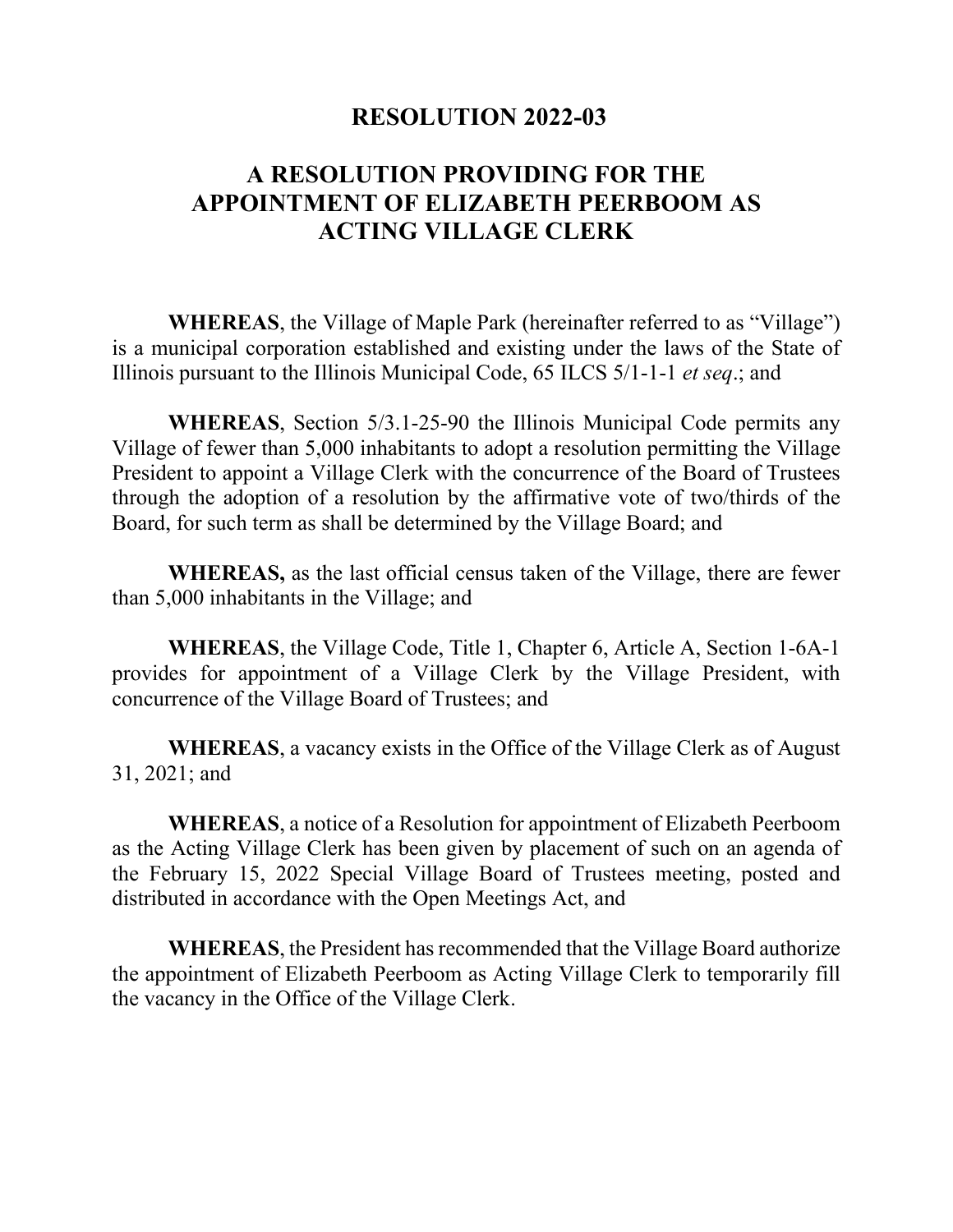**NOW, THEREFORE, BE IT RESOLVED** by the President and Board of Trustees of the Village of Maple Park, Illinois, in a regular session assembled:

**Section 1.** That the recitals set forth above are incorporated herein and made a part of this Resolution.

**Section 2.** That the President and Board of Trustees finds that an agenda for the February 15, 2022 Special Village Board of Trustees meeting, giving notice of the President and Board of Trustees intention to act upon this Resolution at said meeting.

**Section 3.** That based upon the vacancy of the Village Clerk position the Village finds that can ably exercise the powers and functions of that office as Village Clerk, and therefore, does appoint and designate her as the Acting Village Clerk to be effective immediately.

**Section 4.** That in accordance with Section 5/3.1-25-90 of the Illinois Municipal Code, Elizabeth Peerboom is appointed and authorized as the Acting Village Clerk for the Village of Maple Park, Illinois and authorized as the Acting Village Clerk and shall exercise all powers of the Office of Village Clerk.

**Section 5.** That in accordance with Section 5/3.1-25-90 of the Illinois Municipal Code, whenever signing a document said Elizbeth Peerboom shall sign as Acting Village Clerk.

**Section 6.** That the Village President is authorized to sign this Resolution, and the Acting Village Clerk to attest thereto.

**Section 7.** That all Resolutions or parts thereof, in conflict with the provisions of this Resolution are, to the extent of such conflict, hereby repealed.

**Section 8.** That this Resolution shall be in full force and effect from and after its passage and approval as provided by law.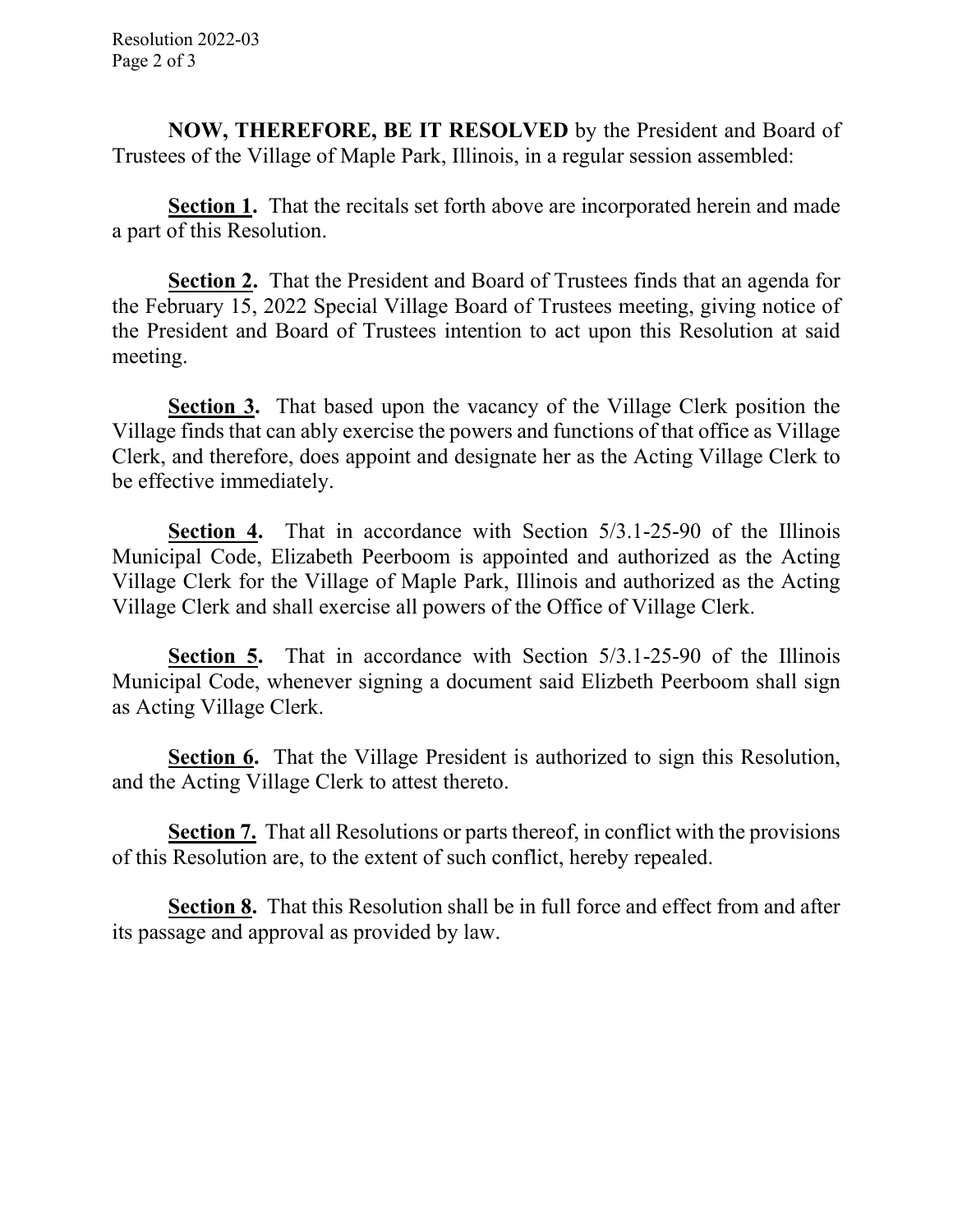Resolution 2022-03 Page 3 of 3

PASSED by the Board of Trustees of the Village of Maple Park, Kane and DeKalb Counties, Illinois at a regular Board meeting held February 15, 2022.

| AYES:          |  |  |
|----------------|--|--|
| NAYS:          |  |  |
| <b>ABSENT:</b> |  |  |

**APPROVED** by the Village Board on the 15th day of February, 2022.

SEAL \_\_\_\_\_\_\_\_\_\_\_\_\_\_\_\_\_\_\_\_\_\_\_\_\_\_\_\_\_\_\_\_\_\_\_\_

Suzanne Fahnestock, President

**ATTEST:**

Elizabeth Peerboom, Acting Village Clerk

 $\overline{\mathcal{L}}$  , and the set of the set of the set of the set of the set of the set of the set of the set of the set of the set of the set of the set of the set of the set of the set of the set of the set of the set of the s